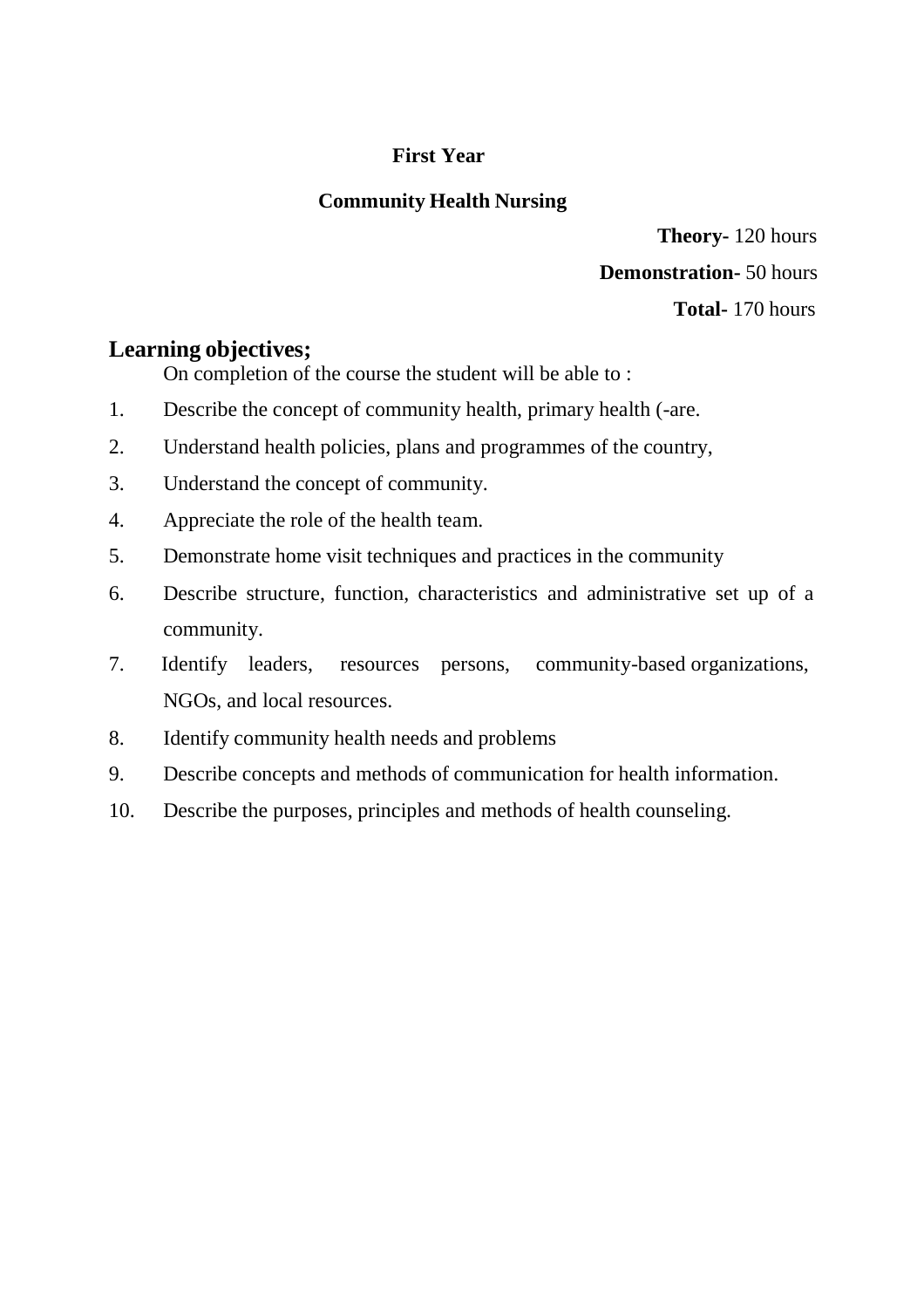| Unit |     | <b>Time</b> | <b>Expected</b>                                                                                                                                                                                                             | <b>Contents</b>                                                                                                                                                                                                                                                                                       | <b>Teaching</b>                                                     |
|------|-----|-------------|-----------------------------------------------------------------------------------------------------------------------------------------------------------------------------------------------------------------------------|-------------------------------------------------------------------------------------------------------------------------------------------------------------------------------------------------------------------------------------------------------------------------------------------------------|---------------------------------------------------------------------|
|      |     | (Hrs.)      | outcomes                                                                                                                                                                                                                    |                                                                                                                                                                                                                                                                                                       | <b>Learning</b>                                                     |
|      | Th. | <b>Demo</b> |                                                                                                                                                                                                                             |                                                                                                                                                                                                                                                                                                       | <b>Activities</b>                                                   |
| 1.   | 10  |             | Define healthand<br>its<br>explain<br>dimensions<br>List determinants of<br>health<br>Define Primary<br><b>Health Care</b><br>List components of<br>Primary<br>Health<br>their<br>Care<br>and<br>application<br>a community | <b>Concept of Health</b><br>• Health and its<br>changing concepts.<br>Dimensions of<br>health<br>Determinants of<br>health<br>• Primary health care,<br>definition,<br>within components,<br>significance.<br>community,<br>application                                                               | Lecture<br>discussion.<br>• Posters.                                |
| 2.   | 10  |             | Describe health<br>concepts and<br>practices of<br>community.<br>• Enumerate health<br>related cultural<br>beliefs and<br>practices                                                                                         | <b>Community Health</b><br>practices<br>Health concepts of<br>people and health care<br>providers.<br>Health behaviours,<br>beliefs and cultural<br>practices of<br>community.<br>Ethics and<br>$\bullet$<br>behaviour related to<br>community practices.<br>Method of home<br>$\bullet$<br>visiting. | Lecture<br>discussion.<br>• Practice<br>session.<br>• Demonstration |
| 3.   | 15  | 5           | • Describe National<br>health problems<br>• Explain<br>specific<br>health programmes<br>National,<br>at<br>and<br>levels<br>• Trends and                                                                                    | <b>Health problems</b><br>and policies<br>• Overview of health<br>problems of<br>state communities in India.<br>community Participate in<br>national health and<br>family welfare                                                                                                                     | • Lecture<br>discussion.                                            |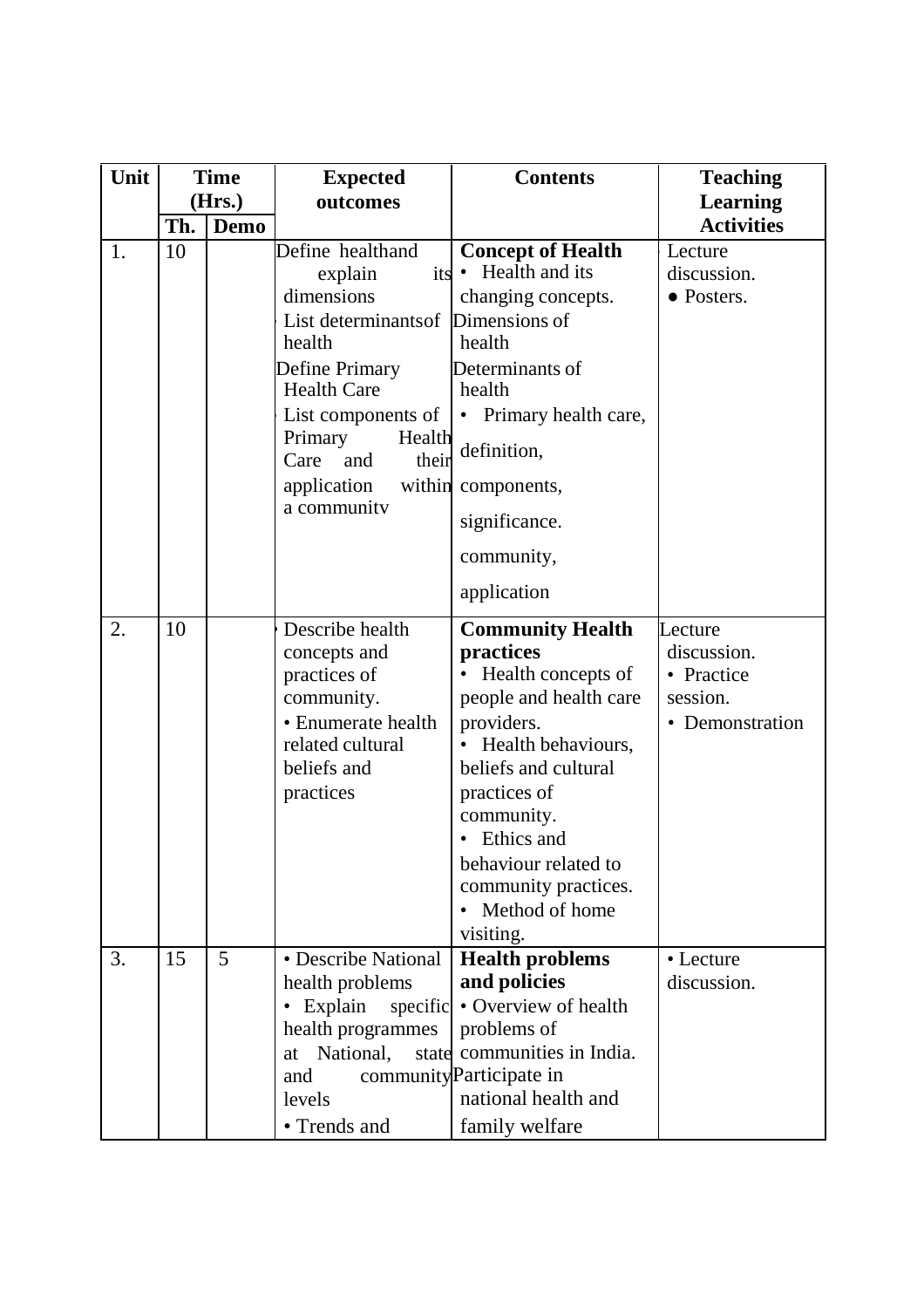|    |    |   | development in                          | programs                   |                   |
|----|----|---|-----------------------------------------|----------------------------|-------------------|
|    |    |   | national health                         | • Field Visits:            |                   |
|    |    |   | programmes and                          | Village, Sub center,       |                   |
|    |    |   | policies                                | Primary health center,     |                   |
|    |    |   | • National health                       | Community health           |                   |
|    |    |   |                                         | center.                    |                   |
|    |    |   | programmes and its<br>implementation at |                            |                   |
|    |    |   |                                         |                            |                   |
|    |    |   | community level.<br>Role                |                            |                   |
|    |    |   | and<br>functions                        |                            |                   |
|    |    |   | O1<br>Accredited<br>Social              |                            |                   |
|    |    |   | health<br>Activists                     |                            |                   |
|    |    |   |                                         |                            |                   |
|    |    |   | (ASHA),                                 |                            |                   |
|    |    |   | Anganwadi                               |                            |                   |
|    |    |   | worker, Dai etc.                        |                            |                   |
| 4. | 10 | 5 | • Explain the                           | <b>Health Organization</b> | • Lecture         |
|    |    |   | organization of                         | Organization of SC,        | discussion.       |
|    |    |   | health services at                      | PHC, CMC and               | • Field Visits to |
|    |    |   | different levels                        | district hospital.         | various           |
|    |    |   | • Describe the                          | • Organization of          | available         |
|    |    |   | referral system.                        | health care                | organizations.    |
|    |    |   | • Explain the Role                      | delivery system at         |                   |
|    |    |   | of National and                         | different levels           |                   |
|    |    |   | International                           | • Referral system          |                   |
|    |    |   | health agencies                         | • Health agencies:         |                   |
|    |    |   | and Non-                                | International:             |                   |
|    |    |   | Governmental                            | WHO, UNICEF,               |                   |
|    |    |   | Organisations                           | UNFPA, UNDPA,              |                   |
|    |    |   |                                         | World Bank, FAO,           |                   |
|    |    |   |                                         | DANIDA, European           |                   |
|    |    |   |                                         | Commission. Red            |                   |
|    |    |   |                                         | Cross, US aid,             |                   |
|    |    |   |                                         | <b>UNESCO.</b> Colombo     |                   |
|    |    |   |                                         | Plan, ILO, CARE            |                   |
|    |    |   |                                         | etc.                       |                   |
|    |    |   |                                         | • National: Indian         |                   |
|    |    |   |                                         | Red Cross, Indian          |                   |
|    |    |   |                                         | Council for Child          |                   |
|    |    |   |                                         |                            |                   |
|    |    |   |                                         | welfare, Family            |                   |
|    |    |   |                                         | planning association       |                   |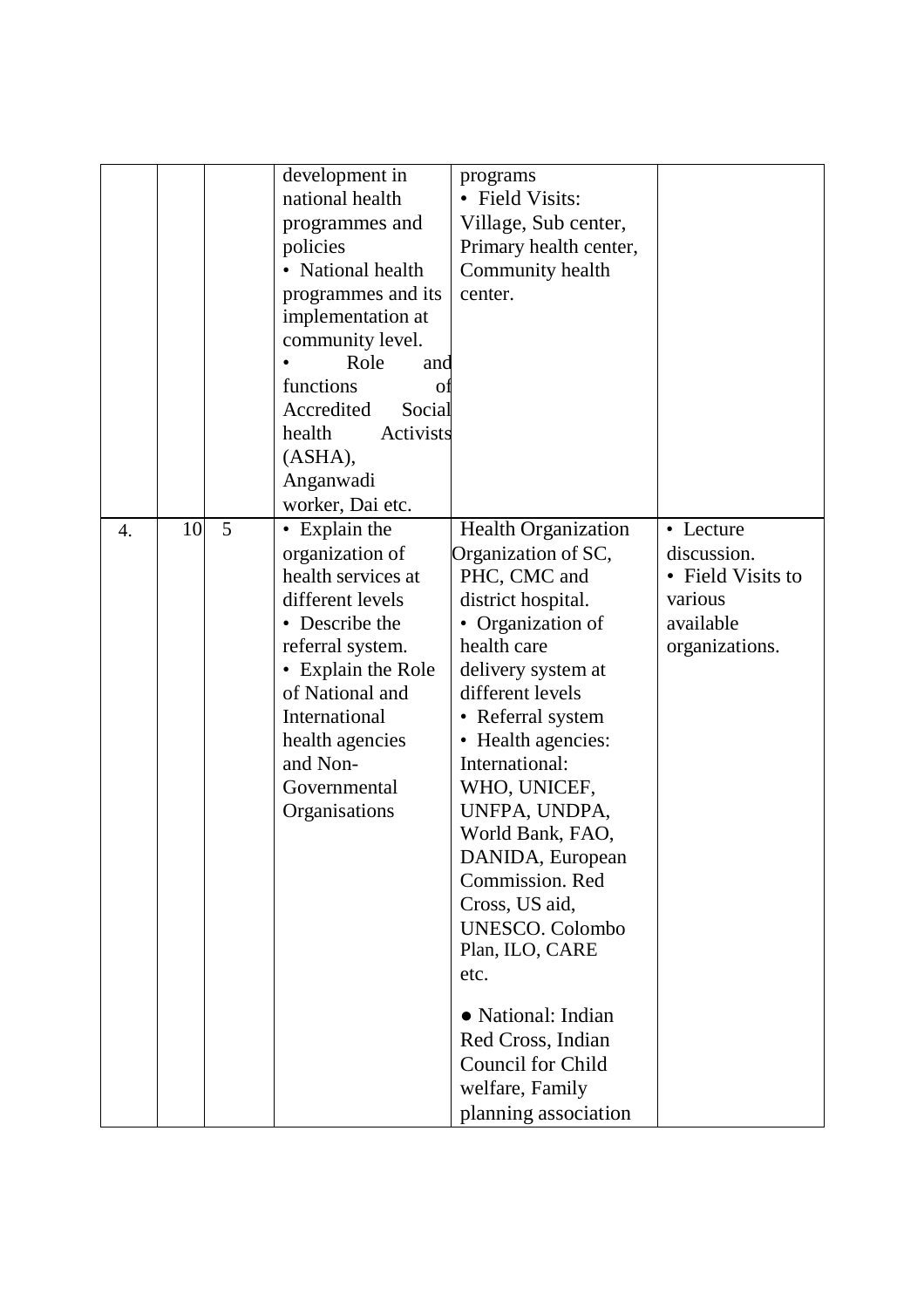|   |    |   |                                                                                                                                                                                   | of India etc<br>Non-Governmental<br>organizations                                                                                                                                                                                                                                                                                                                                                                                                                                                                        |                                                                                                                                                                                                                                                                                                                                                                                           |
|---|----|---|-----------------------------------------------------------------------------------------------------------------------------------------------------------------------------------|--------------------------------------------------------------------------------------------------------------------------------------------------------------------------------------------------------------------------------------------------------------------------------------------------------------------------------------------------------------------------------------------------------------------------------------------------------------------------------------------------------------------------|-------------------------------------------------------------------------------------------------------------------------------------------------------------------------------------------------------------------------------------------------------------------------------------------------------------------------------------------------------------------------------------------|
|   |    |   | • Describe health<br>team with special<br>focus on the<br>$\text{ANM}\setminus$<br><b>FHW</b>                                                                                     | Role of health team.<br>Team concept and<br>Functions of the<br>health team<br>Role and<br>Responsibilities of<br>$ANM \setminus FHW$<br>• Code of ethics for<br><b>ANM</b>                                                                                                                                                                                                                                                                                                                                              | • Lecture<br>discussion.<br>Observation of<br>activities<br>rendered by the<br>health team<br>members.                                                                                                                                                                                                                                                                                    |
| 6 | 10 | 5 | Describe<br>physical<br>structure of village<br>and urban area<br>Identify social<br>groups,<br>organizations and<br>leaders • Explain<br>administrative set<br>up at the village | Structure of<br>community<br>• Rural community-<br>. Characteristics,<br>changes in the<br>village community<br>development, major<br>rural problems<br>Urban Community-<br>Characteristics,<br>changes and<br>adjustments to urban<br>environment,<br>major urban<br>problems<br>Village: Physical<br>structure<br>- Administrative set up<br><b>Function of</b><br>Panchayat<br>$73^{r}$ and $74^{th}$<br>amendments to<br>Constitution and role<br>of Panchayat in health.<br>Structure of an urban<br>community slum | • Lecture<br>discussion.<br>Field visits:<br>village mapping,<br>slum mapping,<br>resource<br>mapping.<br>Drawing of<br>Panchayat<br>structure and<br>urban wards.<br>Listing of<br>$\bullet$<br>formal and<br>informal leaders<br>groups in the<br>community.<br>Visit to a<br>village and<br>meet<br>Panchayat<br>members, visit<br>block office.<br>List their role<br>in health care. |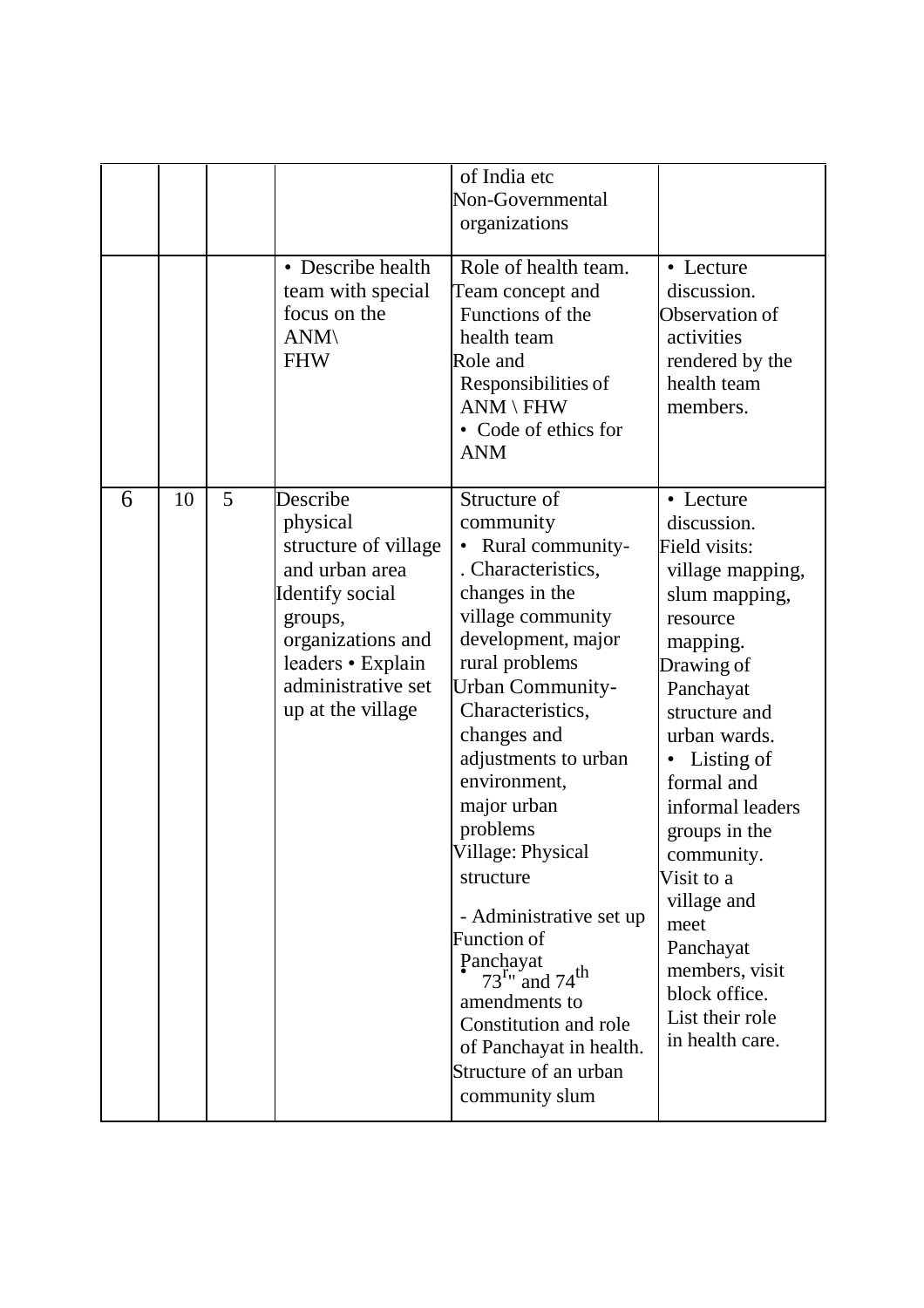|    |    |   |                                                                                                                                                                        | Social groups<br>organizations. leaders<br>• Community                                                                                                                                                                                                                                                                                                                                                                                                                        |                                                                                                                                                   |
|----|----|---|------------------------------------------------------------------------------------------------------------------------------------------------------------------------|-------------------------------------------------------------------------------------------------------------------------------------------------------------------------------------------------------------------------------------------------------------------------------------------------------------------------------------------------------------------------------------------------------------------------------------------------------------------------------|---------------------------------------------------------------------------------------------------------------------------------------------------|
|    |    |   |                                                                                                                                                                        | resources                                                                                                                                                                                                                                                                                                                                                                                                                                                                     |                                                                                                                                                   |
| 7. | 10 | 5 | Describe the<br>interaction<br>between different<br>groups and<br>communities<br>within the village<br>Describe social<br>traditions and<br>customs in the<br>village. | Dynamics of<br>community<br>Social processes-<br>individual and process<br>of socialisation<br>Interaction<br>between<br>different social groups<br>in the village.<br><b>Traditions</b> and<br>customs and their<br>influence on health.<br>Social stratification:<br>Influence of Class.<br>Caste and Race on<br>health and health<br>practices<br>Family and marriage:<br><b>Types</b><br>Changes & legislations<br>on family and<br>marriage in India -<br>marriage a els | Lecture<br>discussion.<br>Interaction<br>with different<br>groups in the<br>village.<br>Prepare a list of<br>different customs<br>and traditions. |
| 8. | 20 | 6 | Demonstrate<br>methods of<br>community need<br>assessment                                                                                                              | Scope and Methodsof<br>community need<br>assessment<br><b>Survey: Planning</b><br>Preparation of tools:<br>questionnaires,<br>interview schedules,<br>check list etc<br>Community survey:<br>Principles and<br>methods: data<br>collection, conducting<br>interviews, focus<br>group discussions                                                                                                                                                                              | • Lecture<br>discussion.<br>Preparation of<br>questionnaire<br>• Field visits/<br>community:<br>Conduct<br>survey.                                |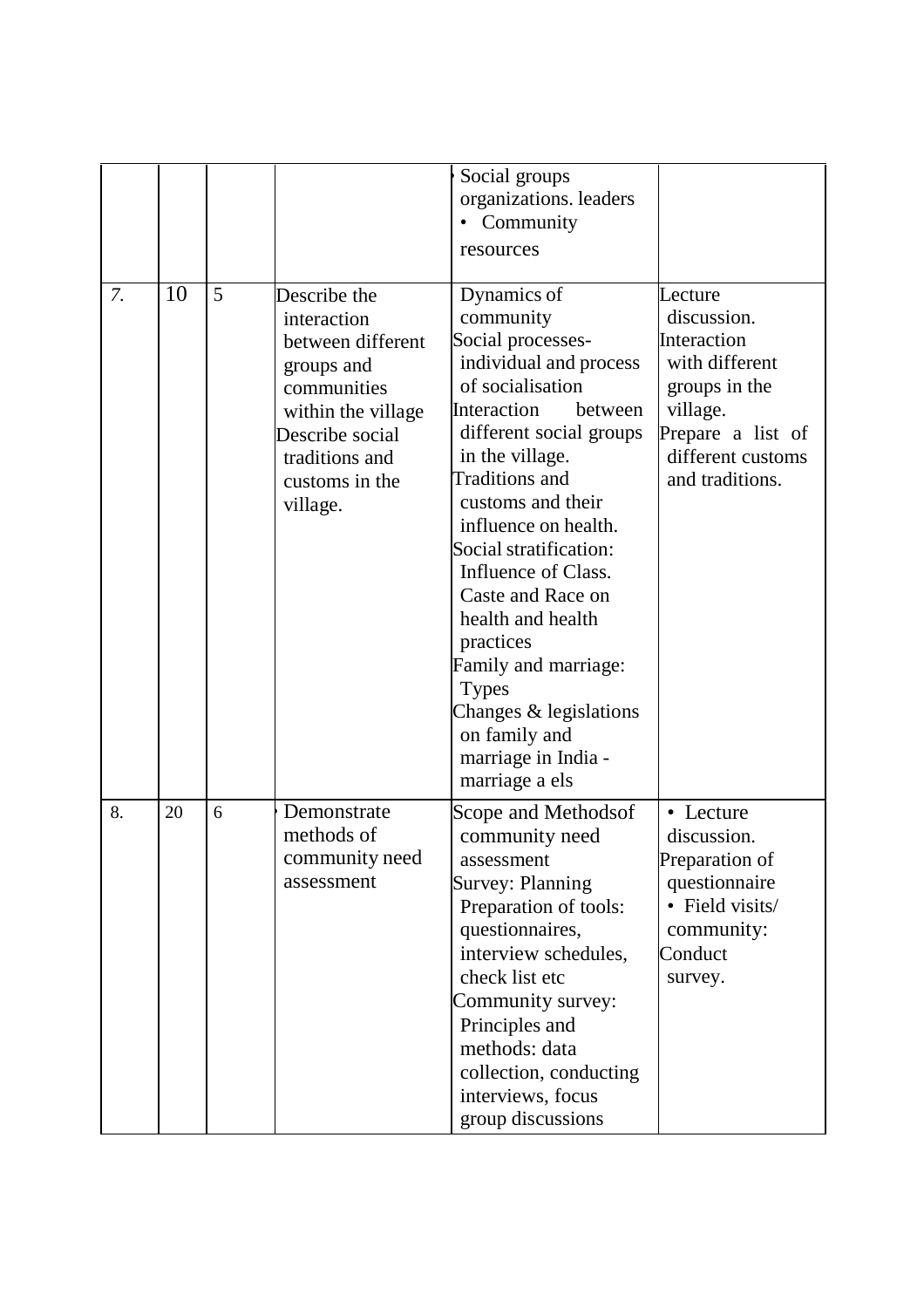|    |    |    |                                                                                                                                                                    | (FGD) and case<br>studies<br>Participatory<br>learning for<br>action(PLA)<br>Analysis of data,<br>Preparation of report                                                                                                                                                                                                                                                                                                                                                                                                                                                                                                                                                                                       |                                                                                                                                                                                                                                                                                                                                                                                                                           |
|----|----|----|--------------------------------------------------------------------------------------------------------------------------------------------------------------------|---------------------------------------------------------------------------------------------------------------------------------------------------------------------------------------------------------------------------------------------------------------------------------------------------------------------------------------------------------------------------------------------------------------------------------------------------------------------------------------------------------------------------------------------------------------------------------------------------------------------------------------------------------------------------------------------------------------|---------------------------------------------------------------------------------------------------------------------------------------------------------------------------------------------------------------------------------------------------------------------------------------------------------------------------------------------------------------------------------------------------------------------------|
| 9. | 20 | 15 | Explain the<br>concept, principles<br>and methods of<br>communication<br>Prepare simple and<br>low cost aids of<br>communication.<br>• Conduct health<br>education | Communication<br>methods & media<br>Principles, Methods<br>and Process of<br>communication.<br>Inter personal<br>relationship (IPR):<br>communication with<br>different groups and<br>health team members.<br>Types and use of AV<br>aids<br>Use of local folk<br>methods and media for<br>disseminating health<br>messages.<br><b>BCC</b> (Behavioural<br>change<br>communication), IEC<br>(Information,<br><b>Education</b> and<br>communication):<br>Aims, Scope, concept<br>and approaches<br>Teaching learning<br>process, concept,<br>characteristics, steps of<br>learning,<br>characteristics of<br>learner<br>Principles, methods of<br>teaching<br>Planning of health<br>٠<br>education activities: | • Lecture<br>discussion.<br>Demonstrationof<br>different<br>methods of<br>communication<br>Role/Play.<br>$\bullet$<br>Prepare<br>health<br>messages using<br>different media<br>and methods.<br>Preparation<br>of<br>IEC material.<br>Practice<br>using<br>one folk method.<br>Preparation<br>of<br>health<br>educationplan<br><b>Conduct BCC</b><br>session.<br><b>Evaluate and</b><br>follow up of<br>health education. |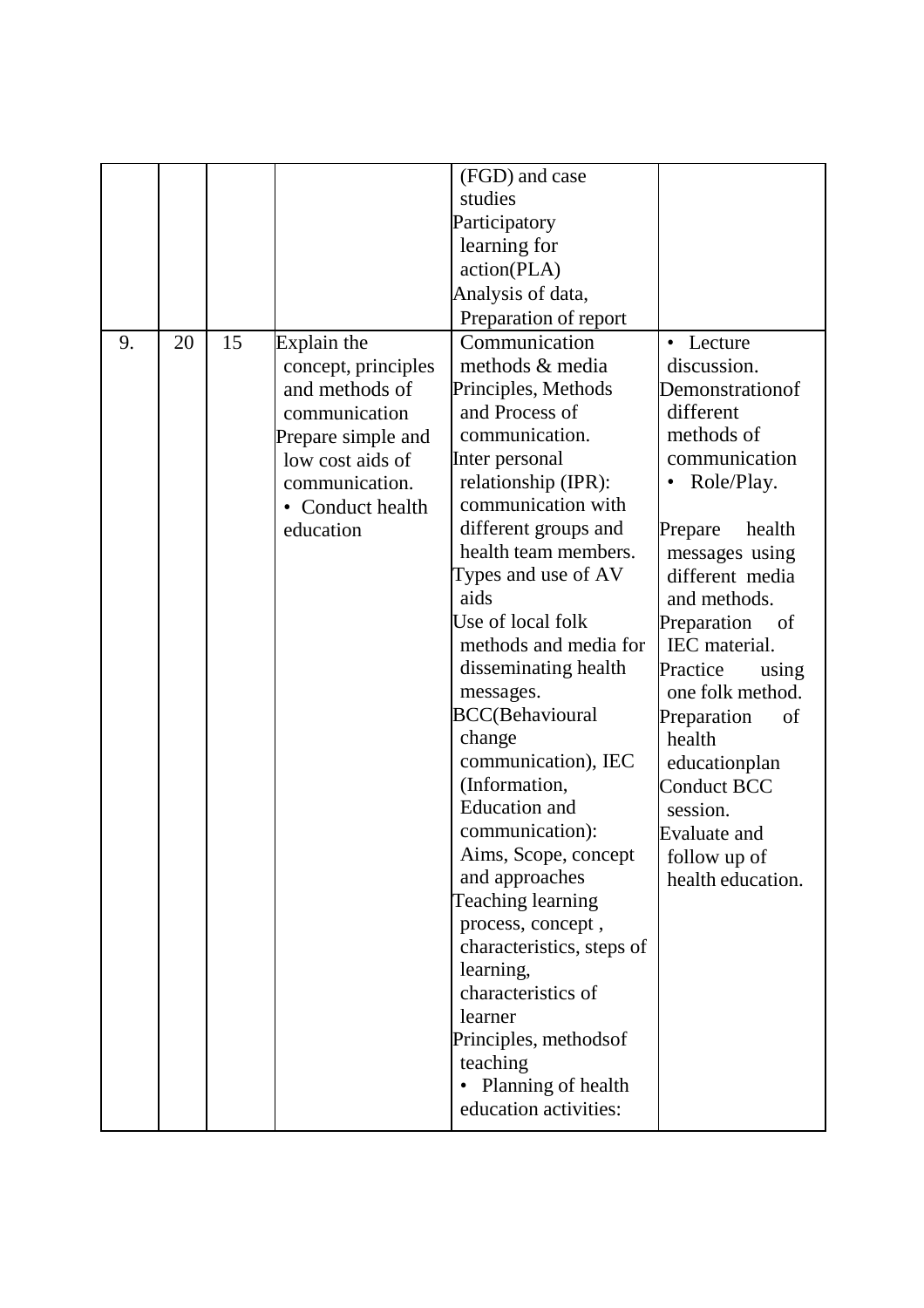| 10. | 5 | 5              | Explain concept<br>and principles of<br>counseling<br>Describe the<br>technique of<br>counseling<br>Describe role of<br>counsellor         | Role and<br>responsibilities of<br>ANM's/Health<br>workers in BCC<br>Counseling.<br>Concept, Principlesand<br>Techniques of<br>counseling.<br>Identifying needsand<br>areas for counseling<br>in the community.<br>Role of counselor<br>Role of ANM/ Female<br>Health worker<br>as counselor | Lecture<br>discussion.<br>Conduct<br>counseling<br>session and<br>follow up. |
|-----|---|----------------|--------------------------------------------------------------------------------------------------------------------------------------------|----------------------------------------------------------------------------------------------------------------------------------------------------------------------------------------------------------------------------------------------------------------------------------------------|------------------------------------------------------------------------------|
|     | 5 | $\overline{2}$ | <b>State health</b><br>conditions where<br>rehabilitation is<br>required.<br>List the various<br>resources<br>available in a<br>community. | Community based<br>rehabilitation<br><b>Health Conditions</b><br>needing rehabilitation<br>Community<br>Resources available<br>Educate<br>individuals, family<br>and community.                                                                                                              | Lecture<br>discussion<br>Case<br>discussion                                  |

# *Suggested activities for Evaluation*

- Health organizational chart.
- Return demonstration of home visit.
- Field visits
- Preparation of IEC material
- Demonstration of counseling technique.
- Village mapping.
- Community survey.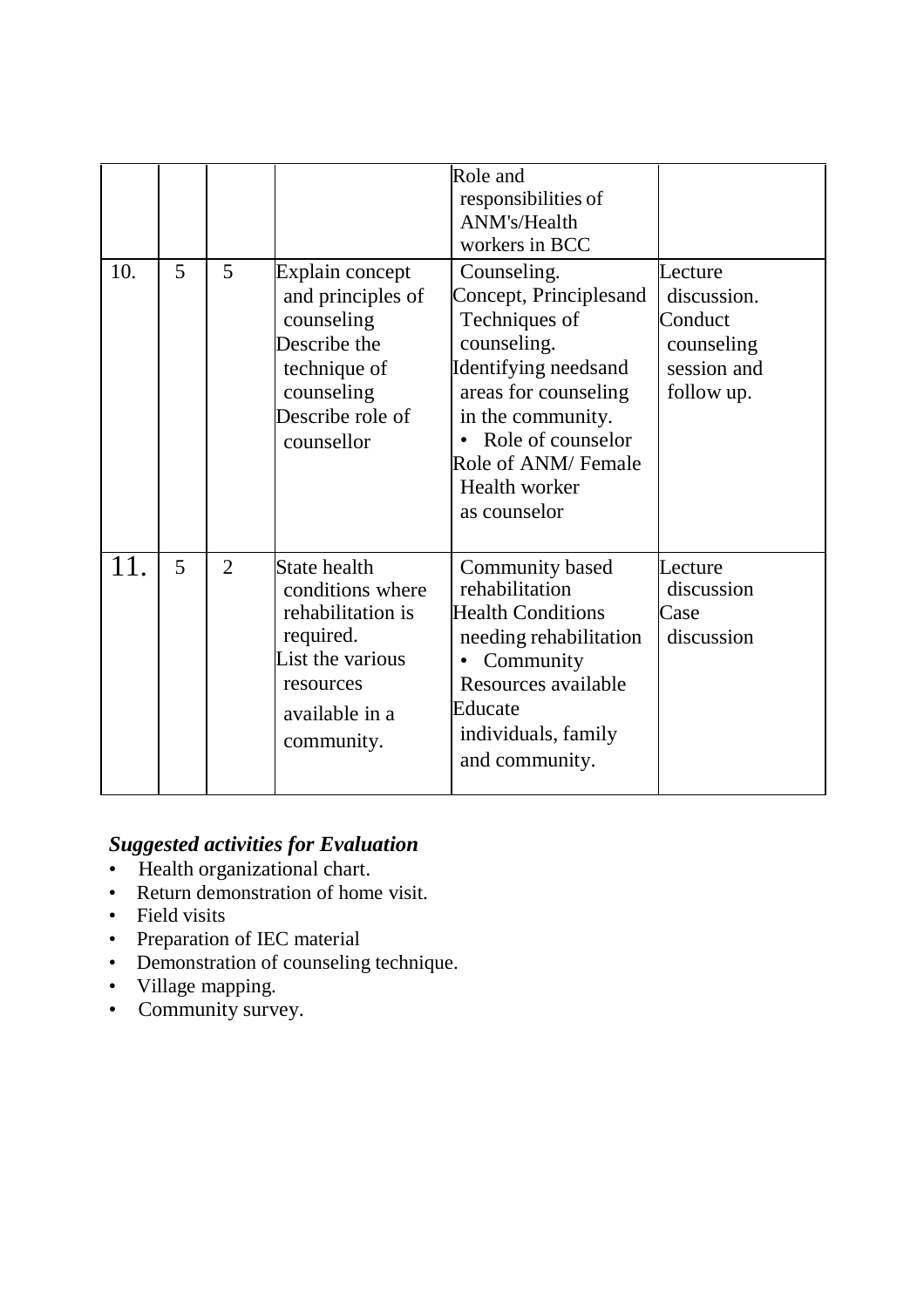#### **HEALTH PROMOTION**

**Theory** - 120 hours

## **Demonstration -** 75 hours

#### **Total** - 195 hours

## **Learning objectives:**

On completion of the course the student will be able to :

- 1. Explain importance of nutrition in health and sickness.
- 2. Promote nutrition of a individual, family and community
- 3. Explain principles of hygiene and its effect on health.
- 4. Describe hygiene for self and individuals.
- 5. Describe importance of environmental sanitation and waste management.
- 6. Promote mental health of individual, family and community
- **A. Nutrition**

**Theory - 35** hrs.

#### **Demonstration - 30** hrs.

**Total - 65** hrs.

| Unit | <b>Time</b><br>(Hrs.) |      | <b>Expected</b><br>outcomes                                                                                                                                                                        | <b>Contents</b>                                                                                                                                                                                                        | <b>Teaching</b><br>Learning                                                                                                     |
|------|-----------------------|------|----------------------------------------------------------------------------------------------------------------------------------------------------------------------------------------------------|------------------------------------------------------------------------------------------------------------------------------------------------------------------------------------------------------------------------|---------------------------------------------------------------------------------------------------------------------------------|
|      | Th.                   | Demo |                                                                                                                                                                                                    |                                                                                                                                                                                                                        | <b>Activities</b>                                                                                                               |
|      | 10                    | 5    | List essential<br>nutrients<br>• Describe<br>classification of<br>food and their<br>nutritive values<br>and functions.<br>$\cdot$ Explain<br>importance of<br>nutrition in health<br>and sickness. | <b>Essential nutrients</b><br>• Importance of<br>nutrition in health<br>and sickness<br>• Essential<br>nutrients, functions,<br>sources and<br>requirements<br>Classification of<br>foods and their<br>nutritive value | Lecture<br>discussion.<br>$\bullet$ Explain using<br>Models and Charts.<br>Exhibit raw food<br>item<br>showing<br>balanced diet |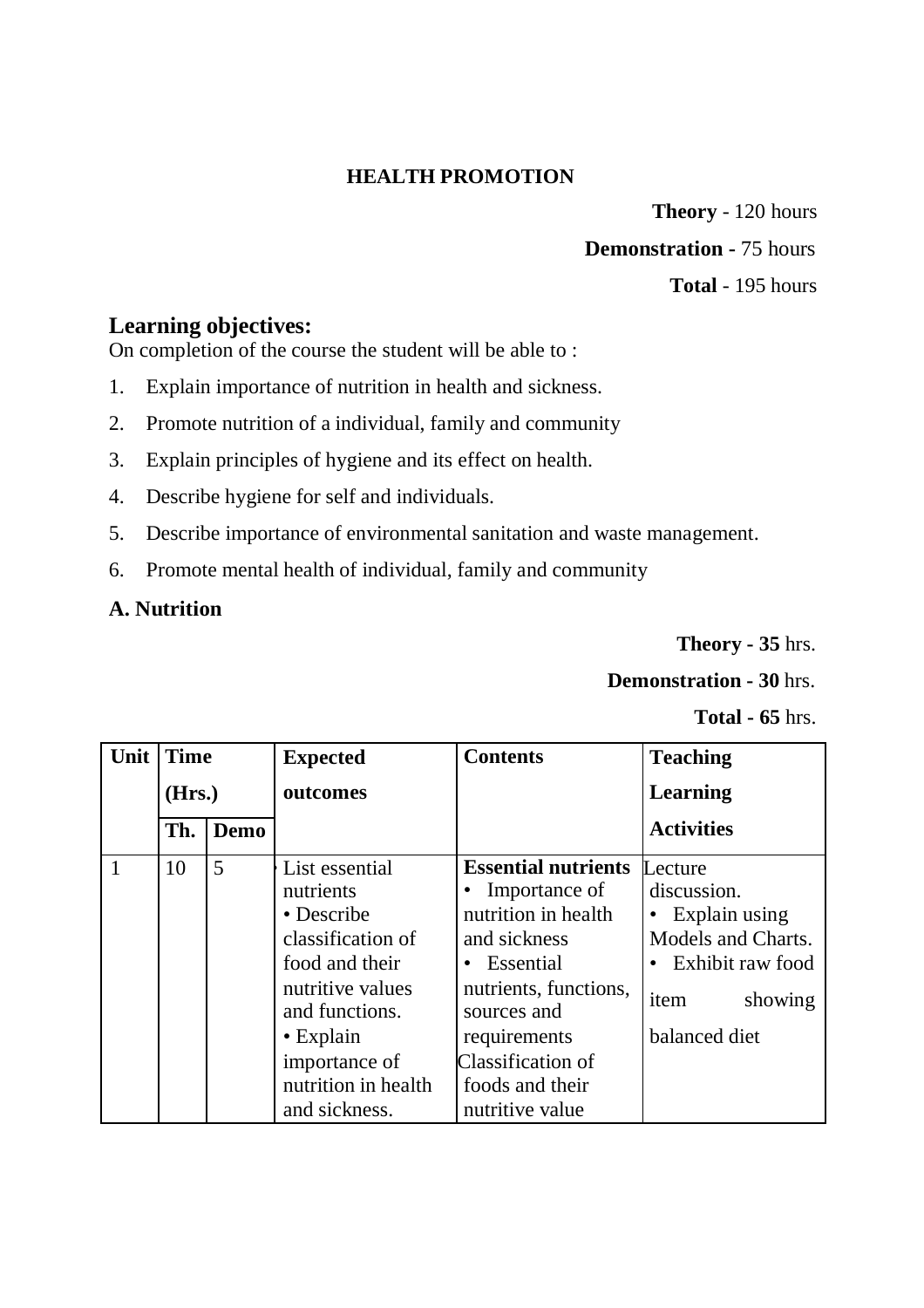|    |    |   | Plan balanced        | Normal                   |                      |
|----|----|---|----------------------|--------------------------|----------------------|
|    |    |   | diet for different   | requirements at          |                      |
|    |    |   | age groups           | different ages.          |                      |
|    |    |   |                      | <b>Balanced</b> diet for |                      |
|    |    |   |                      | different age group      |                      |
| 2. | 10 | 5 | Identify             | Nutritional              | • Lecture            |
|    |    |   | malnutrition and     | problems                 | discussion.          |
|    |    |   | nutritional          | Nutritional              | Visit ICDs project   |
|    |    |   | deficiencies.        | deficiencies:            | and discuss the      |
|    |    |   | • Counsel women      | · Deficiencies,          | program.             |
|    |    |   | with anaemia.        | correction,              | • Explain using      |
|    |    |   | Describe special     | treatment and            | Models and Charts.   |
|    |    |   | diet for sick.       | referral - protein       | · Planning diets for |
|    |    |   | · Explain role of    | energy malnutrition      | anemic women and     |
|    |    |   | ANM's/FHW/           | • Vitamin and            | other deficiency     |
|    |    |   | AWW <sub>s</sub> .   | mineral                  | conditions           |
|    |    |   |                      | deficiencies:            |                      |
|    |    |   |                      | Nutritional anaemia      |                      |
|    |    |   |                      | in women                 |                      |
|    |    |   |                      | • Under five             |                      |
|    |    |   |                      | nutrition                |                      |
|    |    |   |                      | • The role of            |                      |
|    |    |   |                      | ANM's/FHW/               |                      |
|    |    |   |                      | AWWs in                  |                      |
|    |    |   |                      | supplementary food.      |                      |
|    |    |   |                      | • Special diets of       |                      |
|    |    |   |                      | individuals for          |                      |
|    |    |   |                      | different age group.     |                      |
| 3. | 5  | 5 | • Assess nutritional | Nutritional              | • Lecture            |
|    |    |   | status of individual | assessment               | discussion.          |
|    |    |   | and family.          | • Methods of             | • Demonstration      |
|    |    |   | • Identify local     | nutritional              | • Field visits.      |
|    |    |   | foods for enriching  | assessment of            |                      |
|    |    |   | diet.                | individual and           |                      |
|    |    |   | • Identify good      | family: mother and       |                      |
|    |    |   | food habits from     | child                    |                      |
|    |    |   | harmful food fads    | • Identification of      |                      |
|    |    |   | and customs.         | local food sources       |                      |
|    |    |   |                      | and their value in       |                      |
|    |    |   |                      | enriching diet.          |                      |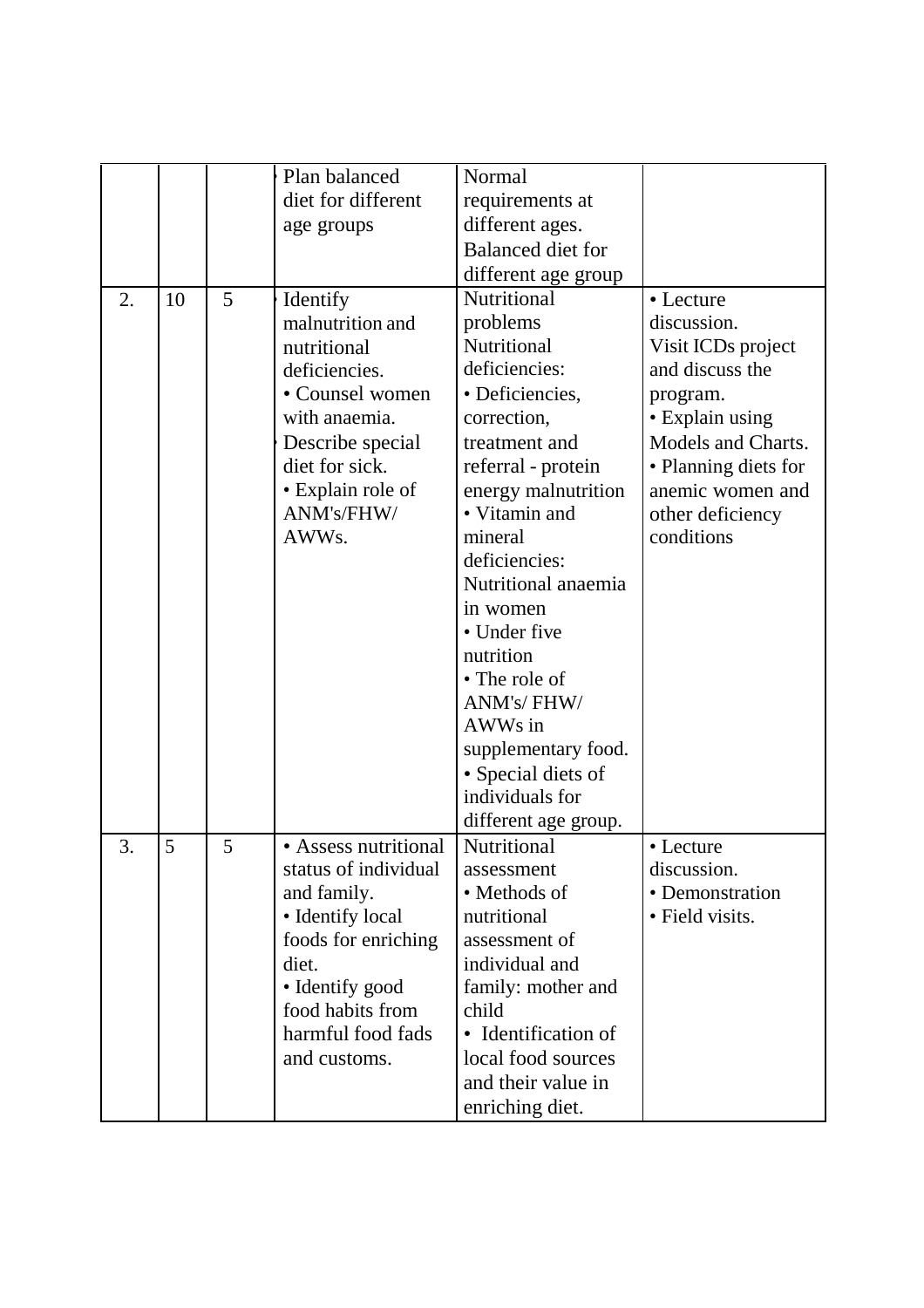|                  |    |    |                    | Food fads, taboos,   |                        |
|------------------|----|----|--------------------|----------------------|------------------------|
|                  |    |    |                    | customs and their    |                        |
|                  |    |    |                    |                      |                        |
|                  |    |    |                    | influence on health. |                        |
| $\overline{4}$ . | 10 | 15 | • Plan diet for a  | Promotion of         | • Lecture              |
|                  |    |    | family             | nutrition            | discussion.            |
|                  |    |    | • Counsel for      | • Planning diets     | • Plan diet for        |
|                  |    |    | improving diet of  | and special diets    | the family             |
|                  |    |    | the family.        | for a family         | assigned.              |
|                  |    |    | • Demonstrate safe | • Methods of using   | • Health               |
|                  |    |    | preparation and    | locally available    | education.             |
|                  |    |    | cooking methods.   | foods for special    | $\bullet$ Visit a milk |
|                  |    |    | · Explain methods  | diet                 | pasteurization         |
|                  |    |    | of safe            | • Principles and     | plant.                 |
|                  |    |    |                    | methods of           | Demonstration          |
|                  |    |    |                    | cooking              | of various             |
|                  |    |    |                    | • Promotion of       | methods of             |
|                  |    |    |                    | kitchen gardens      | cooking.               |
|                  |    |    |                    | • Food hygiene and   |                        |
|                  |    |    |                    | safe preparation     |                        |
|                  |    |    |                    | • Storage and        |                        |
|                  |    |    |                    | preservation         |                        |
|                  |    |    |                    | • Food adulteration  |                        |
|                  |    |    |                    | • Precautions        |                        |
|                  |    |    |                    | during festivals     |                        |
|                  |    |    |                    | and Melas.           |                        |
|                  |    |    |                    |                      |                        |

*Suggested activities for Evaluation*

- Cooking of special diet.
- Nutrition education to a group.
- Planning diet of a family assigned.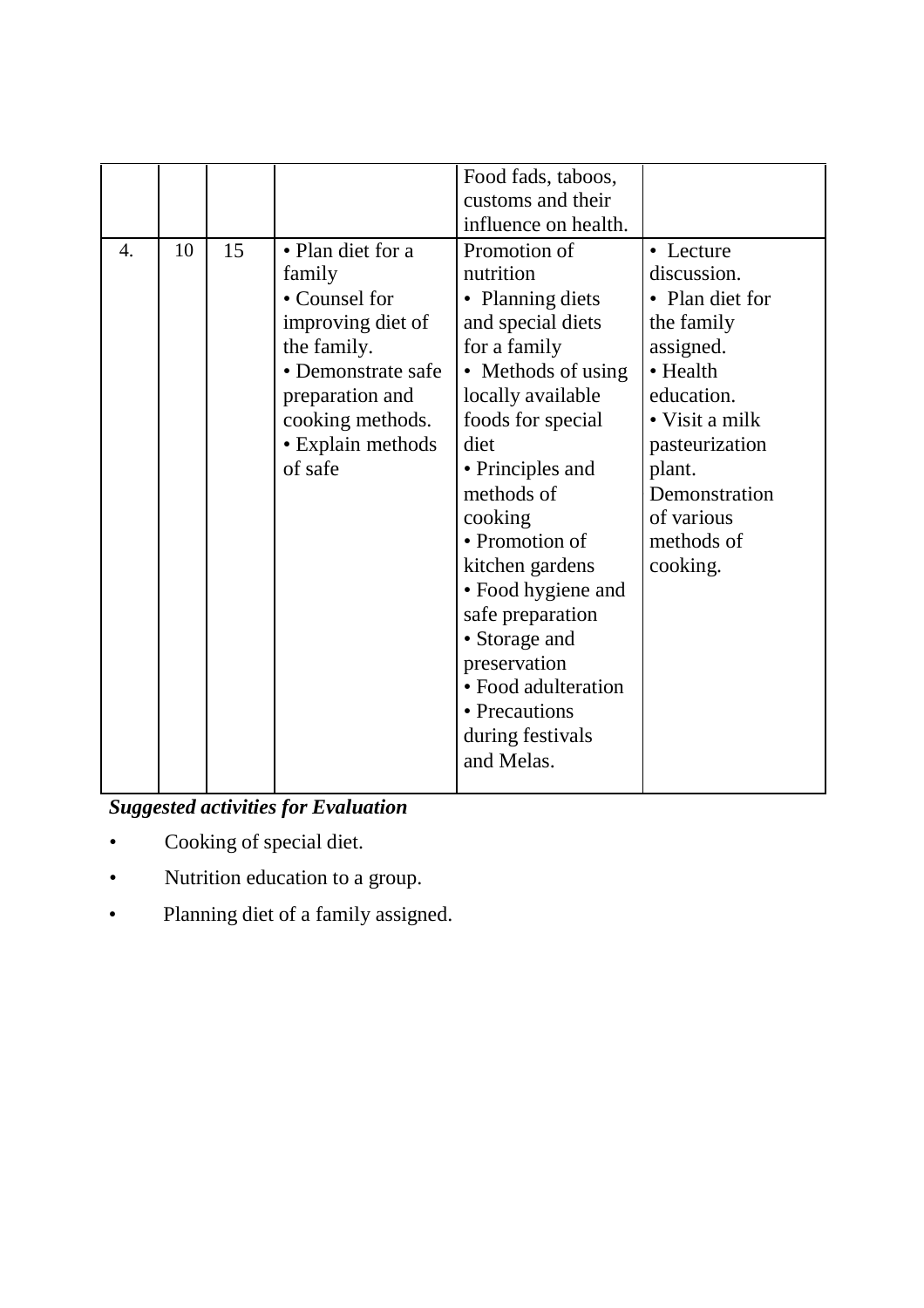# **B. Human body and hygiene**

**Theory - 35 hrs. Demonstration - 20 hrs. Total - 55 hrs**

|    |                |          | Unit Time (Hrs.) Expected outcomes                                                                                                                            | <b>Contents</b>                                                                                                                                                                                                                                                                                                                                                               | <b>Teaching</b>                                                                                          |
|----|----------------|----------|---------------------------------------------------------------------------------------------------------------------------------------------------------------|-------------------------------------------------------------------------------------------------------------------------------------------------------------------------------------------------------------------------------------------------------------------------------------------------------------------------------------------------------------------------------|----------------------------------------------------------------------------------------------------------|
|    |                |          |                                                                                                                                                               |                                                                                                                                                                                                                                                                                                                                                                               | <b>Learning</b>                                                                                          |
|    |                | Th. Demo |                                                                                                                                                               |                                                                                                                                                                                                                                                                                                                                                                               | <b>Activities</b>                                                                                        |
| 1. | 20             |          | Describe the structure<br>and functions of the<br>various systems of<br>body<br>• State (unctions of<br>different organs.                                     | The human body<br>• Structure and<br>functions of human<br>body.<br>• Body systems and<br>their functions<br>digestive system<br>respirator' system.<br>genito urinary system,<br>cardiovascular system,<br>nervous system,<br>muscular system,<br>endocrine system,<br>special sensory organs.                                                                               | Lecture<br>discussion.<br>· Identification of<br>body parts.<br>• Explain using<br>Models and<br>Charts. |
| 2. | $\overline{5}$ | 15       | • Understand<br>importance of personal<br>hygiene for self and<br>individuals health.<br>• Care for sick to<br>maintain their personal<br>hygiene and comfort | Hygiene of the body<br>• Personal and<br>individual hygiene Care<br>of mouth skin, hair and<br>nails.<br>Sexual hygiene<br>Menstrual hygiene.<br>• Hygiene and<br>comforts needs of the<br>Sick: Care of skin: Bath<br>sponging, back care,<br>care of<br>pressure points,<br>position changing,<br>• Care of hair: hair<br>wash<br>• Care of hand and<br>nails: hand washing | • Lecture<br>discussion.<br>• Demonstration.                                                             |